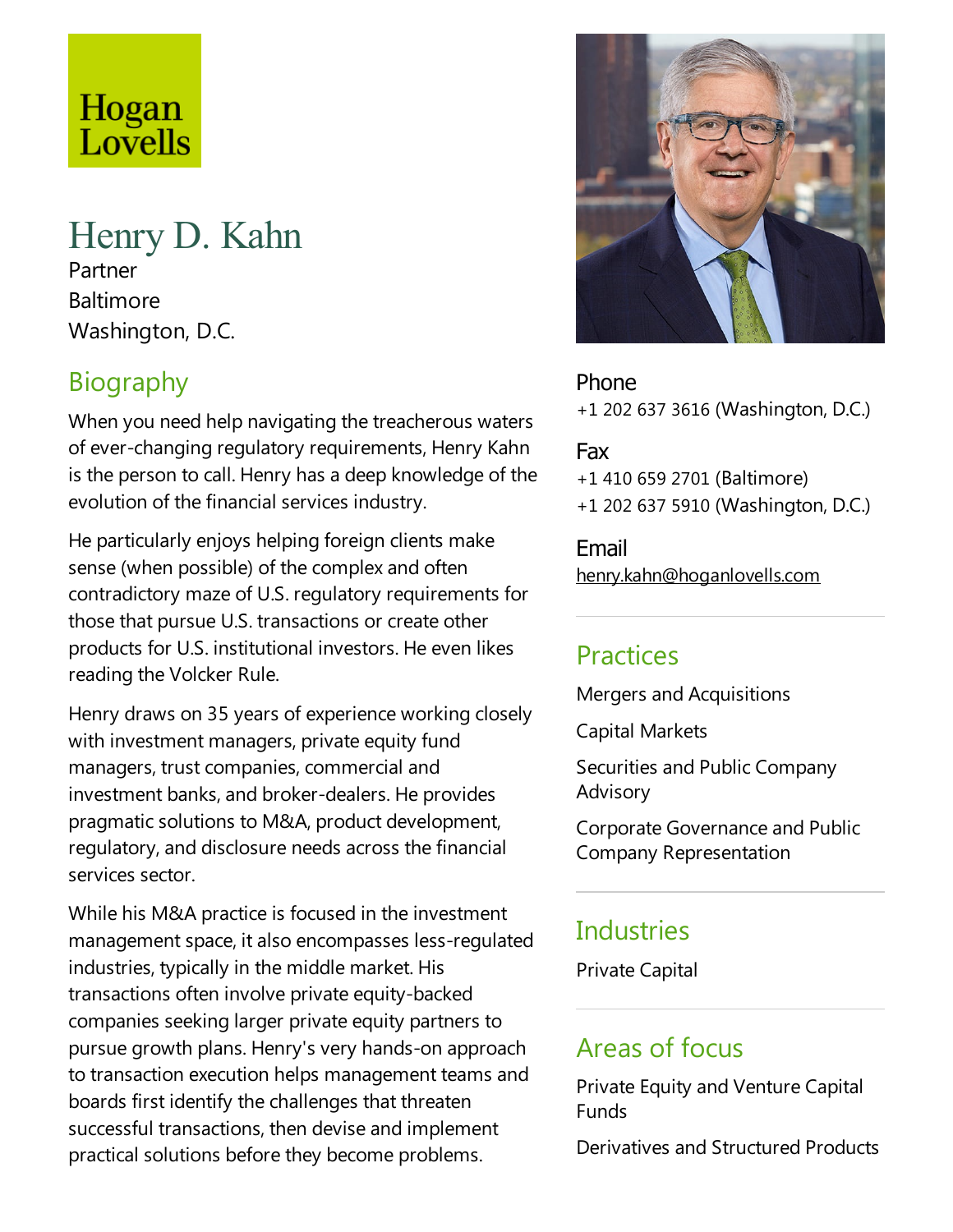Henry understands the delivery of institutional investment management and wealth management services and products from a trust company platform. He frequently advises limited purpose trust companies and bank trust departments, and has advised most of the limited charters formed in Maryland.

Recognized for his knowledge of Maryland corporate and real estate investment trust law, Henry has advised on the Maryland aspects of many of thelargest, most complex M&A transactions involving entities formed as Maryland corporations or REITs. He helped draft (and, after the Governor's veto, redraft) some of the most complicated provisions of Maryland's initial antitakeover law.

#### Representative experience

Sale of Bentall Kennedy to Sun Life of Canada.

Bentall Kennedy purchase of New Tower Trust Company.

Towne Park sale to investor group led by TA Associates.

Henderson Global plc purchase of Geneva Capital Management.

Sale of New Horizons Worldwide to investor group led by Camden Partners and American Public Education.

Purchase of Ned Davis Research Group by Euromoney Insitiutional Investor PLC.

Purchase of FS Advisory Asia by FTI Consulting Inc.

Sale of Securities Finance Trust Company (dba eSecLending) to Parthenon Capital Partners.

#### Awards and rankings

- **Capital Markets: Derivatives, Notable Practitioner,** IFLR1000, 2020
- Investment Funds, Notable Practitioner, IFLR1000, 2020
- **Private Equity, Notable Practitioner, IFLR1000, 2020**
- **M&A, Notable Practitioner, IFLR1000, 2020**

Hedge Funds

Investment Funds and Tax

Investment Products and Services

Public Company Mergers and **Acquisitions** 

Cross-border Mergers and Acquisitions

Hostile Takeovers and Takeover Defense

Special Committee and Independent Director Representations

Shareholder Activism

## Education and admissions

#### Education

J.D.,The George Washington University Law School, 1980

B.A., Yale University, 1977

#### **Memberships**

Board Member, Center for Urban Families

Board Member, Hillel at Syracuse **University** 

Board Member, The Waterfront Partnership

Chair, Committee on Corporate Laws, Maryland State Bar Association, 2004-2005

Leadership Council, Open Society Institute-- Baltimore

Trustee and Board Secretary, Gilman **School**